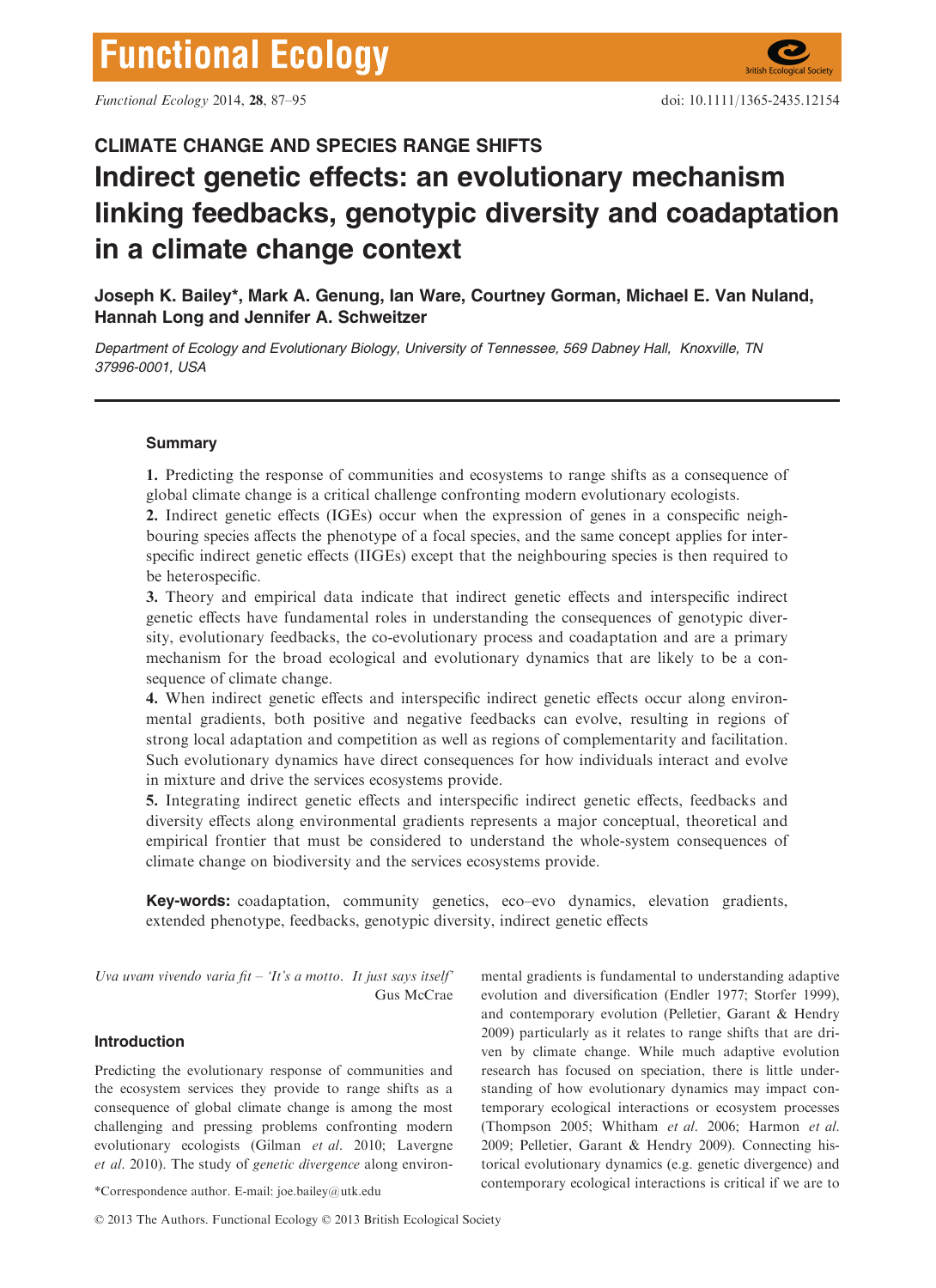build synthesis and develop a basic understanding of how evolutionary drivers of functional traits affect biodiversity and ecosystem function.

Recent research linking ecological interactions and evolutionary dynamics clearly shows that among-population genetic divergence can drive change in functional traits and associated biodiversity and ecosystem function (Harmon et al. 2009; Bailey et al. 2012). For example, using a nested approach, which accurately partitioned genetic variation into family and population-level components, Barbour *et al.* (2009) found that genetic differentiation among Eucalyptus globulus trees collected from different provenances in southeastern Australia and grown in a common garden environment, supported different canopy communities of arthropods. Similarly, using ion-exchange resins to estimate differences in soil inorganic nitrogen from soils beneath individual trees (due either to differential nutrient turnover or differential nutrient uptake; Binkley & Hart 1989), provenance-level variation in soil nitrate  $NO_3^-$  was also found (Bailey et al. 2012). Community- and ecosystem-level effects similar to these have been shown in other plant (Johnson, Lajeunesse & Agrawal 2006) and animal groups (Post et al. 2008; Harmon et al. 2009; Palkovacs et al. 2009; Post & Palkovacs 2009; Bassar et al. 2010), suggesting that links between genetic divergence and community- and ecosystem-level dynamics are likely to be common. Results, such as these, indicate that (i) evolutionary processes have acted on contemporary time-scales (hundreds or thousands of years, as opposed to millions); (ii) there is a genetic basis to biodiversity and ecosystem function, although in the animal groups (see above citations) variation between populations may be due to plasticity rather than genetic divergence; and (iii) as climate change drives species range shifts, population fragmentation and genetic differentiation, associated patterns of biodiversity and ecosystem function can change.

Understanding broad geographical patterns of genetic variation associated with species ranges is critical to linking ecology and evolution in a changing global climate. Recent research suggests that patterns of genetic variation may depend on where in the geographical range of a species an individual occurs (Hampe & Petit 2005; Aitken et al. 2008; Eckert, Samis & Loughheed 2008). It is thought that individuals that occupy the leading edge of a geographical range have likely gone through a strong selective filter resulting in overall low genetic variation, but positively influencing dispersal traits (Eckert, Samis & Loughheed 2008; Hargreaves & Eckert, in press) which enable those individuals to be fit in novel environments. Negative feedbacks, which occur when an individual has greater fitness in an environment other than its parents, likely applies to plants of the leading edge of range expansions, where dispersal traits are of particular importance. The continuous zone of a species distribution is thought to have high levels of additive genetic and phenotypic variation and gene flow within and among populations (Hampe & Petit 2005). Finally, those individuals and populations in the trailing edge of a geographical range are thought to be fragmented remnants of a once intact continuous zone. Populations in the trailing edge of a species distribution are thought to demonstrate low gene flow among populations and be locally adapted to the particular environmental conditions in which they persist. While this conceptual model provides hypotheses for how neutral and quantitative genetic variation may be distributed throughout a species range, geographical distributions are influenced by a host of biotic and abiotic factors that are more complex than simple linear gradients of elevation and latitude. In addition, much of the relationship between evolutionary processes and ecological interactions depends upon how distributions of interacting species (and populations) will overlap in the new climate context (e.g. novel interactions; see Rasmann et al., in press). Developing an understanding of how genetic and phenotypic variation in one species may influence the fitness and phenotype of interacting intra- or interspecific individuals and the ecosystem processes they mediate along these gradients remains a frontier linking ecology and evolution and may be even more important as it allows for a better understanding of interactions that change with changing species distributions. Such interactions may ultimately determine the ability of an individual to persist on the landscape, through complementary or facilitative interactions (Aitken et al. 2008; He, Bertness & Altieri 2013; Schweitzer et al., in press).

Indirect genetic effects (IGEs) provide a mechanism for understanding the links between ecology and evolution that are driven by range shifts due to a changing global climate (Fig. 1). Indirect genetic effects are *not* indirect ecological interactions where the effect of one species on another is mediated by a third as defined in the ecological literature (Ricklefs 2008). Instead, IGEs occur when the fitness and phenotype of one individual changes due to the genetic identity of interacting individuals (Moore, Brodie & Wolf 1997; Wolf et al. 1998; Bailey et al. 2009, 2012; Wolf, Mutic & Kover 2011). This concept was first developed in the context of maternal effects from parent to offspring but the concept is broadly applicable across ecological and evolutionary disciplines (see review by Bailey 2012). For example, IGEs are fundamental for social evolution and coadaptation (shared fitness effects among individuals within a population related to genotype  $\times$  genotype interactions that vary along a particular ecological gradient; McGlothlin et al. 2010; Pruitt & Reichart 2011), sexual selection and the evolution of mate choice (Bonduriansky & Chenoweth 2009) and the evolution of parental care (Rauter & Moore 2002). They are also fundamental to nonbehavioural interactions such as niche construction and the extended phenotype (the idea, first proposed by Dawkins (1982), that the effects of genes extend beyond the individuals to affect associated communities and ecosystems; Odling-Smee, Laland & Feldman 2003; Bailey 2012) and to the nonadditive effects of individuals and species when they co-occur in mixture (i.e.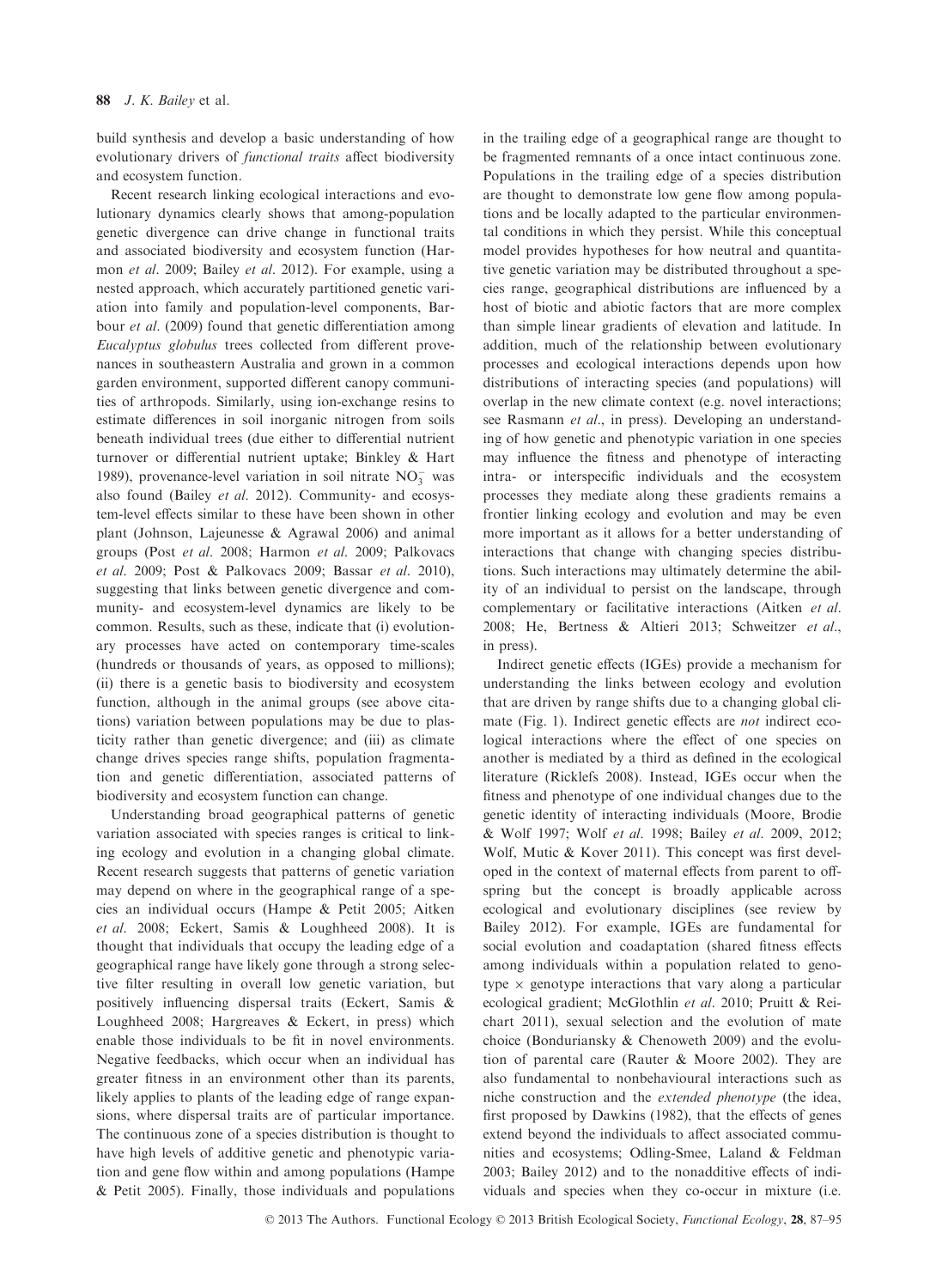

Fig. 1. Data from two experiments (a–c and g–i methods in Appendix S1, Supporting information; d–f Genung, Bailey & Schweitzer 2012) suggest that 'mixture effects' (i.e. the degree to which traits in monoculture differ from additive expectations) can vary significantly along ecological gradients due to indirect genetic effects (IGEs). Genotypes of Solidago altissima collected along an elevational gradient that were then planted in both genotype monocultures and six-genotype mixtures in a common garden (at roughly the lowest elevation) show that mixtures of different genotypes often display different traits than would be expected under additive expectations (a–c). These results suggest that the genotypes in mixture are interacting in ways that affect their fitness and performance. IGEs serve as the most parsimonious explanation for how genotypes may interact in mixtures (Genung, Bailey & Schweitzer 2012) as these interactions may occur when one genotype affects trait expression in its neighbours. Panels d–f demonstrate that manipulated focal-plant and neighbour-plant identity in two species - Solidago altissima and Solidago gigantea (Solidago altissima genotypes are labelled A1-A3 and S. gigantea genotypes are labelled G1–G3) can change mean plant and community traits (Genung, Bailey & Schweitzer 2012). Interestingly, the effects of genotypic diversity change along environmental gradients (g–i). Plant traits differed between monocultures and mixtures depending upon the elevation from which the plants were collected, such that genotype interactions were more facilitative at higher elevations than at lower elevations. [Correction added on 18 October 2013, after first online publication: x-axis label changed from '6 species mixture' to '6 genotype mixture'.]

diversity effects; Laine 2009; Bailey et al. 2009). Among species, interspecific indirect genetic effects (IIGEs; Shuster et al. 2006) represent the fundamental unit of the co-evolutionary process (Thompson 2005) and are important in plant–soil feedbacks (Johnson et al. 2010; Pregitzer et al. 2010; Andonian et al. 2011; Schweitzer et al. 2012, in press), plant–plant (Genung et al. 2011; Rowntree, Shuker & Preziosi 2011; Whitlock et al. 2011; Genung, Bailey & Schweitzer 2012, 2013), plant–herbivore (Tétard-Jones et al. 2007; Duffy & Forde 2009) and plant–pollinator interactions (Thompson 2005; Shuster et al. 2006; Genung, Bailey & Schweitzer 2012) and even ecosystem processes such as decomposition (Genung, Bailey & Schweitzer 2013). For example, utilizing genotypes of Solidago altissima and Solidago gigantea (Genung, Bailey & Schweitzer 2013) tested whether IIGEs that had affected

living focal plants would affect litter decomposition rate, as well as nitrogen (N) and phosphorus (P) dynamics after the focal plant senesced. Consistent with the effects of IGEs and IIGEs, genetically based species interactions that occurred while plants were alive had afterlife consequences that affected N release; similarly, and genotype interactions that occurred while plants were alive affected P immobilization. While the genetic influence of neighbours on a given individual has been frequently studied, there is limited awareness that these types of interactions are a common evolutionary mechanism that (i) drives a diverse series of behavioural and ecological interactions, (ii) links ecological and evolutionary (eco–evo) dynamics and (iii) may be particularly important when species range shifts due to climate change (Moya-Laraño 2012; Schweitzer et al., in press).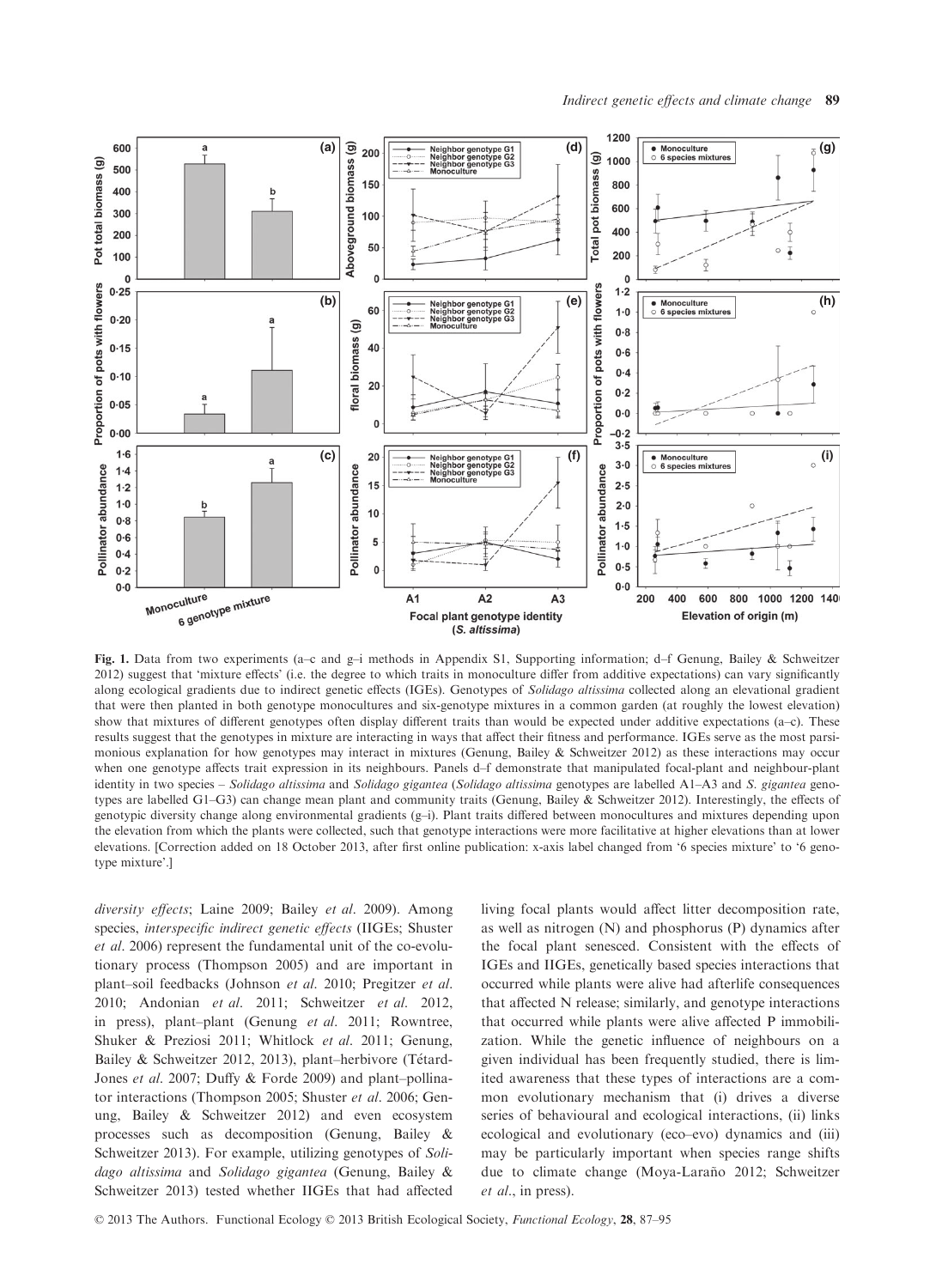Here, we examine and synthesize emerging eco–evo concepts, that link climate change, species range shifts and biodiversity and ecosystem function, focusing on the role of IGEs and IIGEs as mechanisms of (i) ecological and evolutionary feedbacks at the leading and trailing edge of a species distribution; (ii) intra- and interspecific genotypic diversity effects; and (iii) the continuum of competitionfacilitation along environmental gradients that can lead to coadaptation. Throughout the manuscript, we will refer to feedbacks as any effect (e.g. plant–soil interactions, plant– plant interactions) that changes an individual's fitness in a 'home' versus 'away' environment; positive feedbacks result when an individual is more fit in its home environment and negative feedbacks result when an individual is less fit in its home environment. These feedbacks can be viewed as genotype by environment  $(G \times E)$  interactions through which the biotic (e.g. Genung, Bailey & Schweitzer 2012) environment affects an individual's fitness. Overall, the theory and empirical data, to date, indicate that IGEs and IIGEs have fundamental roles in ecological and evolutionary feedbacks, the genotypic diversity effects found in plant mixture experiments, the co-evolutionary process and coadaptation and may be fundamental to understanding the broad ecological and evolutionary dynamics that are likely to be a consequence of climate change.

# IGEs and IIGEs as mechanisms of ecological and evolutionary feedbacks

IGEs and IIGEs may dramatically influence the direction and pace of evolutionary change among interacting individuals when there is direct–indirect genetic covariance. Genetic covariance occurs when (i) the fitness of one species is related to heritable variation in a phenotype(s) that influences the fitness and phenotype of interacting individuals; and (ii) there is a feedback where the community of interacting individuals influences the fitness of the focal individual/species that created the original environment, reinforcing the interactions and resulting in an eco-evolutionary feedback loop (Johnson, Lajeunesse & Agrawal 2006; Wade 2007; McGlothlin et al. 2010; Genung et al. 2011; Moya-Laraño 2012). Eco-evo feedbacks can be either positive or negative and are similar to classic local adaptation studies (Kawecki & Ebert 2004), the difference being that feedback studies compare the performance of an individual in home vs. away environments while local adaptation studies compare the performance of local vs. foreign individuals in one given environment. Therefore, feedback studies inform whether selection will favour a species moving from one site to another (assuming the sites are close enough that movement is possible), while local adaptation studies inform whether selection will favour local individuals over foreign individuals that attempt to colonize. It is certainly possible that positive feedbacks could lead to local adaptation in the classic sense, but this is not guaranteed. While feedback studies often involve

reciprocal transplants, we stress that feedbacks can frequently occur in natural systems without any manipulation and here, we discuss feedbacks in the natural rather than experimental context. When these eco–evo feedbacks persist through time there are (at least) two major outcomes. When the fitness of individuals within populations is better-suited to 'home' than 'away' conditions, positive feedbacks and potentially local adaptation occur. In contrast, when the fitness of individuals within population are negatively affected by their parents environment (Connell 1970; Janzen 1970), or well suited to the environment created by another individual, negative feedbacks are expected to occur and selection is expected to favour those individuals that coexist (resulting in increased diversity). At local scales, when eco–evo feedbacks persist they can influence the competitive or facilitative characteristics of communities (Fridley, Grime & Bilton 2007), potentially leading to co-evolution and coadaptation among interacting individuals (Thompson 2005). Importantly, these feedbacks may be fundamental to leading- and trailing-edge dynamics, diversity effects and competition to facilitation along environmental gradients as species ranges shift.

Historically, species ranges have changed dramatically in response to climate (Davis & Shaw 2001; Davis, Shaw & Etterson 2005), which has consequences for genetic structure and novel species interactions. As species ranges change, species in expanded ranges will interact with and influence a different suite of species than their (co-evolved) community in the native range (Engelkes et al. 2008; Van der Putten 2012). Consistent with the hypothesis that individuals at the leading edge of their distribution survive and perform better 'away' than they do at 'home', McCarthy-Neumann & Ibanez (2012) found a negative plant–soil feedback where seedlings of dominant trees had higher survival when they established in novel territory that was not previously influenced by mature individuals of the same species. There are three important considerations associated with negative feedbacks at the leading edge that are important to consider. First, by definition, negative feedbacks indicate that an individual survives and performs better in the environment created by other individuals, which should lead to increased diversity. Secondly, within a population or among species, increased diversity as a consequence of negative feedbacks is likely to lead to 'diversity effects' and thus an increased chance of nonadditive responses due to facilitation among individuals. Thirdly, because persistent eco–evo feedbacks can influence characteristics of communities (Aarssen 1989; Fridley, Grime & Bilton 2007), consistent negative feedbacks among species may lead to coadaptation among interacting individuals. Additionally, it is worth noting that species' ability to respond to climatic changes may be restricted by genetic variation (e.g. Kellermann et al. 2009). Species with lower amounts of genetic variation (especially for traits related to dispersal, temperature tolerance, etc.) may not be able to expand in response to climate change and therefore may not show the patterns detailed above.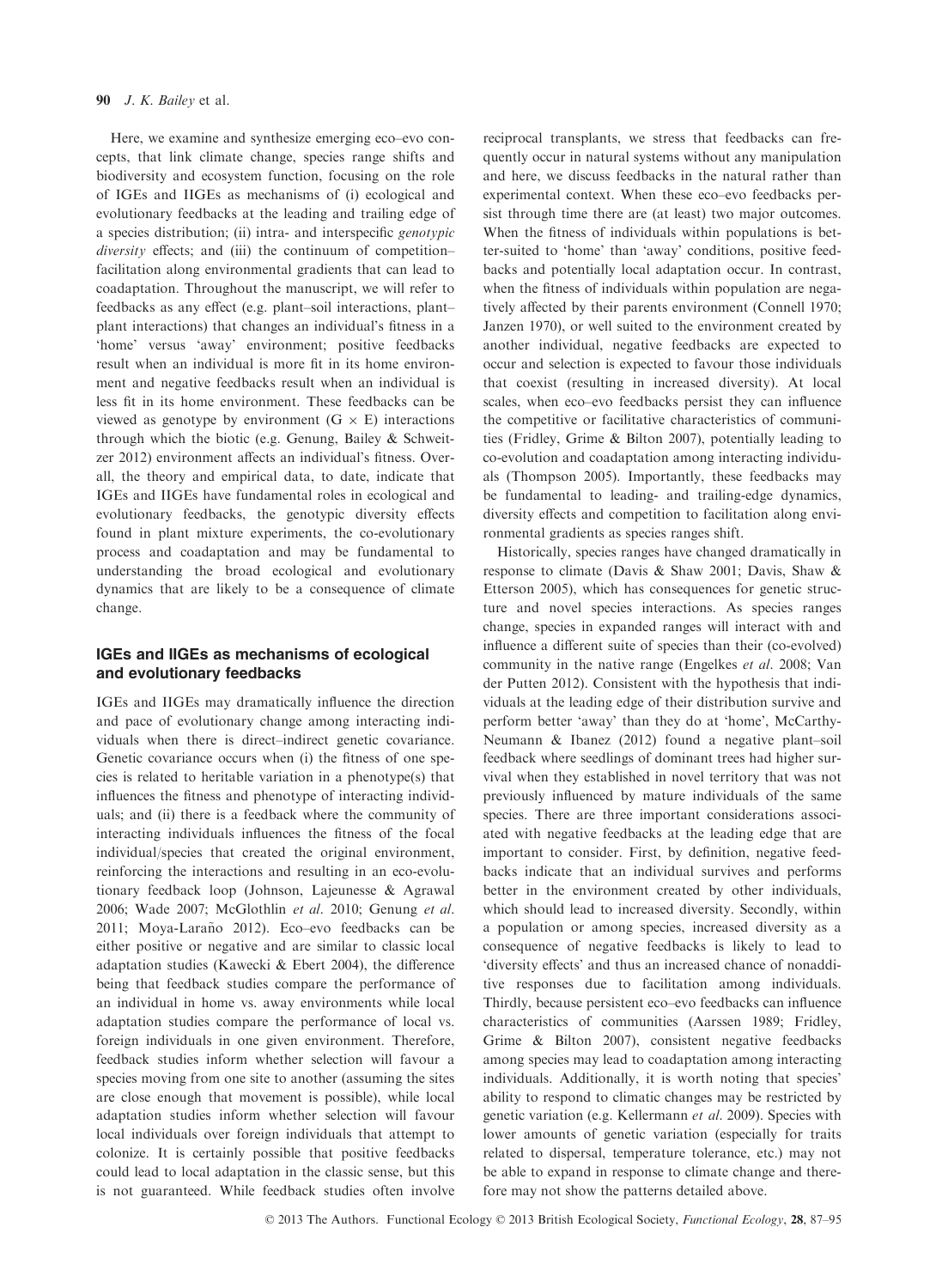In contrast to range expansion associated with feedbacks at leading edge populations, understanding the genetic consequences of populations in the trailing edge, including local adaptation and the evolution of endemics, is critical for understanding the evolutionary and biodiversity implications of modern global climate change. Trailing-edge populations are those that remain in their original distributions after species range shifts, meaning that they are remnants of a once intact continuous population. These populations usually occur in regions that have experienced long-term climatic stability (Tzedakis et al. 2002; Hampe & Petit 2005), which allows them to function as refugia that conserve biodiversity, contribute to landscape-scale patterns of genetic diversity (Hampe & Petit 2005) and can therefore serve as buffers to extinction events during species range shifts. Trailing-edge populations are usually small and prone to isolation, which can lead to reduced genetic variation within populations (Petit et al. 2003; Chang et al. 2004); however, prolonged isolation can often result in high levels of genetic differentiation among populations (Hampe & Petit 2005). Long-term isolation of these small populations can drive local adaptation to unique environments that often lead to the evolution of ecotypes and endemic species (Sexton et al. 2009). Because local adaptation occurs when local individuals are more fit than foreign individuals, positive feedbacks that cause an individual to be more fit in the biotic environment of conspecifics could lead to local adaptation if these feedbacks allow an individual to be more fit than foreign individuals. This suggests that while IGEs are not essential to local adaptation, they can in some cases speed the process by increasing the fitness of a given genotype or species. For example, in a greenhouse experiment, Pregitzer et al. (2010) planted seedlings from 20 randomly collected P. angustifolia genetic families in soils conditioned by Populus species in the field and measured subsequent survival and performance. Even though P. angustifolia soils were less fertile overall, P. angustifolia seedlings grown in P. angustifolia-conditioned soils were twice as likely to survive, grew 24% taller, had 27% more leaves, and 29% greater aboveground biomass than P. angustifolia seedlings grown in non-native P. fremontii or hybrid soils. While these were not isolated populations, positive feedbacks such as these are thought to be (i) more common in the trailing edge of species range; (ii) be drivers of local adaptation and persistence as species ranges shift; and (iii) if they persist through time may result in the evolution of endemic species. Importantly, while the ecological outcome of genetically based positive and negative feedbacks is remarkably different, they are be driven by the same IGE and IIGE mechanism (Wade 2007; Genung et al. 2011; Moya-Laraño 2012).

## Genotypic diversity effects as a consequence of IGEs and IIGEs

Because species ranges are predicted to shift in response to climate change, it is pressing to resolve how the role of IGEs and IIGEs vary along species distributions, to understand how plant genotype and species mixture effects (i.e. positive diversity effects measured in plant genotype or species mixtures) will operate in a changing climate. Plant– plant interactions, such as those commonly quantified in genotypic diversity studies, can be considered IGEs, as an individual's phenotype and fitness is due to the expression of genes in an interacting individual (Moore, Brodie & Wolf 1997; Wolf et al. 1998). For example, Genung, Bailey & Schweitzer (2012) showed that IIGEs could influence pollination dynamics and plant biomass production, indicating that influences on plant biomass can come from genetic factors in focal and interacting individuals (Fig. 1). Further, these changes in biomass were correlated with shifts in plant litter quality that affected decomposition and nitrogen cycling after plant senescence (Genung, Bailey & Schweitzer 2013). The effects of plant genotypic diversity have been detected in many systems, and for many response variables (e.g. Johnson, Lajeunesse & Agrawal 2006; Madritch, Donaldson & Lindroth 2006; Hughes et al. 2008; Genung et al. 2010). For example, Schweitzer et al. (2005) mixed leaf litter from five genotypes (backcross hybrids of Populus angustifolia and Populus fremontii) to examine the effects of genotype mixtures on microbe-mediated decomposition and showed that leaf litter decomposed faster, and released more phosphorus and nitrogen, in mixtures than in monocultures (i.e. the single genotype treatment). At the community level, Crutsinger *et al.* (2006) showed that common garden plots containing higher levels of genotypic diversity (i.e. 3, 6 or 12 genotypes) supported more diverse arthropod communities. These studies indicate the important role of IGEs and IIGEs in plant communities and highlight the potential for species interactions to vary along environmental gradients and to mediate the effects of climate change depending upon the strength and direction of the genetic covariance among the interacting individuals.

Nonadditive outcomes in genotypic diversity studies are, by definition, examples of either IGEs or IIGEs because individuals display different trait values in genotype mixtures than in monocultures (Bailey et al. 2009). Importantly, the effects of genotypic diversity are often greater than expected based on the additive components of the genotypes in mixture, indicating that there are nonadditive, synergistic outcomes of the genetic neighbourhood (Schweitzer et al. 2005; Crutsinger et al. 2006; Johnson, Lajeunesse & Agrawal 2006; Madritch, Donaldson & Lindroth 2006; Hughes et al. 2008). From an ecological standpoint, combinations of genotypes often show nonadditive effects at the community (Crutsinger et al. 2006; Johnson, Lajeunesse & Agrawal 2006; Genung et al. 2010) and ecosystem (Madritch & Hunter 2002; Schweitzer et al. 2005; Madritch, Donaldson & Lindroth 2006) level that cannot be predicted based on information about the component species or genotypes measured alone; this illustrates the importance of considering genotypic variation to understand complex ecological processes. In the context of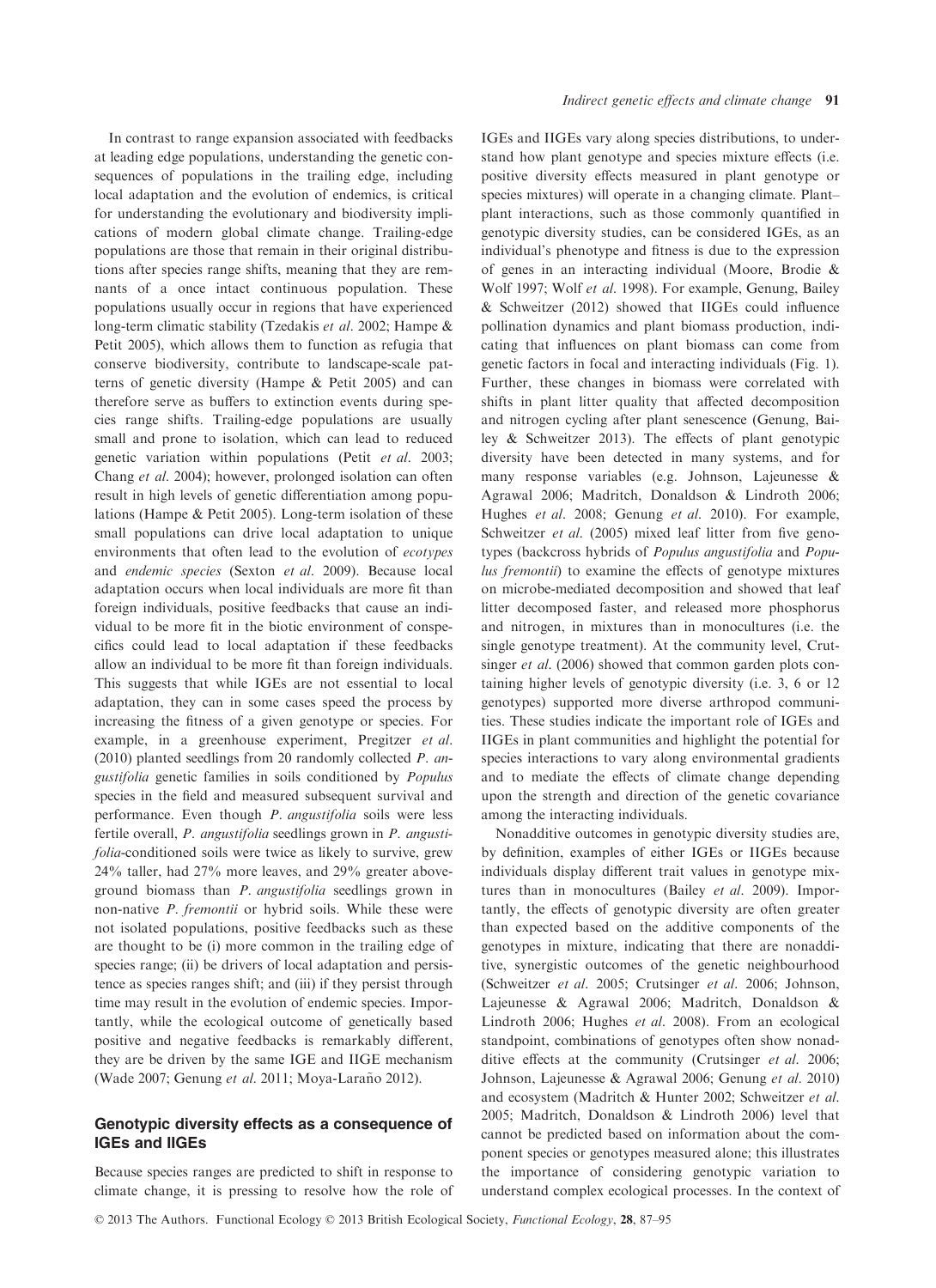plants, the links between IGEs/IIGEs and genotypic diversity effects suggest that the simplest explanation for nonadditive outcomes involves plant–plant interactions between as few as two genotypes, and these plant–plant interactions may also have co-evolutionary consequences when heritable traits related to fitness vary in the environment of interacting genotypes. If the consequences of IGEs/IIGEs vary and persist along strong environmental gradients such as elevation or latitude, then  $G \times E$  effects could arise at the trailing edge as small populations persist in certain environments. Similarly,  $G \times G \times E$  effects could give rise to locally coadapted populations at the leading edge of species ranges where the fitness of individuals increases in the environment created by other individuals relative to 'home' conditions.

# Coadaptation and genotypic diversity effects along elevational gradients

Integrating genetically based diversity experiments along environmental gradients, critical for investigating climate change, represents an important frontier linking ecology and evolution. Because genetic divergence and population genetic structure in one species can impact associated species interactions and ecosystem processes, evolutionary processes that act on the focal species may alter the effects of genotypic diversity on associated communities and ecosystem processes. For example, Lankau et al. (2009) showed that selection against phytochemical production in the invasive plant Allaria petiola allowed native plant communities to recover over time. In a different system, Callaway (1998) demonstrated that competitive interactions were more common among low-elevation plants and that facilitative interactions occurred more commonly in highelevation settings. In particular, competitive interactions tended to prohibit plants from moving from higher to lower elevation conditions, but facilitative interactions enabled migration of plants up elevation gradients (see also Michalet et al., in press). While this work is suggestive of an evolutionary mechanism, whether there is a genetic component to these interactions is still unclear (but see Fig. 1). However, as the feedback section indicates, negative feedbacks, and thus facilitation, can theoretically evolve. Recent research supports this contention and indicates that there can be population-level genetic variation for facilitation (sensu Michalet et al. 2011). For example, using an alpine cushion plant *(Geum rossii)* that expresses significant phenotypic variation for 'cushion' morphology (i.e. density of the plant's rosettes that determines whether other plants can grow in the 'cushion'), Michalet et al. (2011) found that cushion morphology impacted the distribution and abundance of associated plant species as well as the reciprocal effects of plant species on the fitness of G. rossii (IIGE). They found genetic variation for facilitation in this species, as well as significant reciprocal effects of the plant community on G. rossii that depended upon the degree of facilitation. This work clearly shows that

positive, community-level interactions such as facilitation can be viewed as products of genetic variation within a focal species. This represents a new direction in evolutionary research about which little is known and, because of the feedback effects of genetic variation at the community level, suggests some degree of co-evolution (Thompson 2005). If these effects were also correlated with the elevation from which the plants were collected, then it would suggest that the co-evolution between the cushion plants and associated plant communities may be coadaptive. Such interactions may dramatically influence the direction and pace of evolution among the interacting species and impact range expansion in unusual ways.

Traits of competition and facilitation may evolve within a population along a gradient, resulting in coadaptation among individuals within a particular location. For example, using a genotypic diversity experiment with multiple populations of Solidago altissima collected along an elevational gradient, there was among-population level variation for genotypic diversity effects (Fig. 1; Appendix S1, Supporting information). Importantly, the genotypic diversity effect (and thus IGEs) was correlated with the elevation from which the population was collected suggesting a pattern of local coadaptation. In particular, low-elevation plants tended to show competitive interactions and negative genotypic diversity effects, while high-elevation populations tended to show more facilitative genotypic diversity effects (sensu Callaway 1998; Michalet et al. 2011, in press). These results are consistent with predictions from range shifts, where negative feedbacks are most likely to occur on the leading edge of species ranges and local adaptation is predicted to occur more commonly at the trailing edge (Hampe & Petit 2005). In combination, these studies suggest that the 'competition to facilitation gradient' is one important, conceptual model that can inform the potential community and ecosystem consequences of evolution in dominant species (Callaway 1998; Choler, Michalet & Callaway 2001; Michalet et al. 2011). Moreover, these results across environmental gradients suggest that understanding the effects of climate change on genotypic diversity is critical and has not been well integrated into studies of diversity along environmental gradients.

## Conclusions and implications

It is well-established that climatic variation affects the ability of plants to adapt to environmental gradients by changing plant traits and the broad geographical patterns of plant distributions (Clausen, Keck & Heisey 1940; Davis, Shaw & Etterson 2005; Gitlin et al. 2006; Jump & Peñuelas 2006; Hargreaves & Eckert, in press; Ikeda et al., in press; Michalet et al., in press; Potts et al., in press; Rasmann et al., in press; Read et al., in press; Schweitzer et al., in press). Research over the last 50 years indicates that the global climate is rapidly changing, affecting patterns of temperature and precipitation at many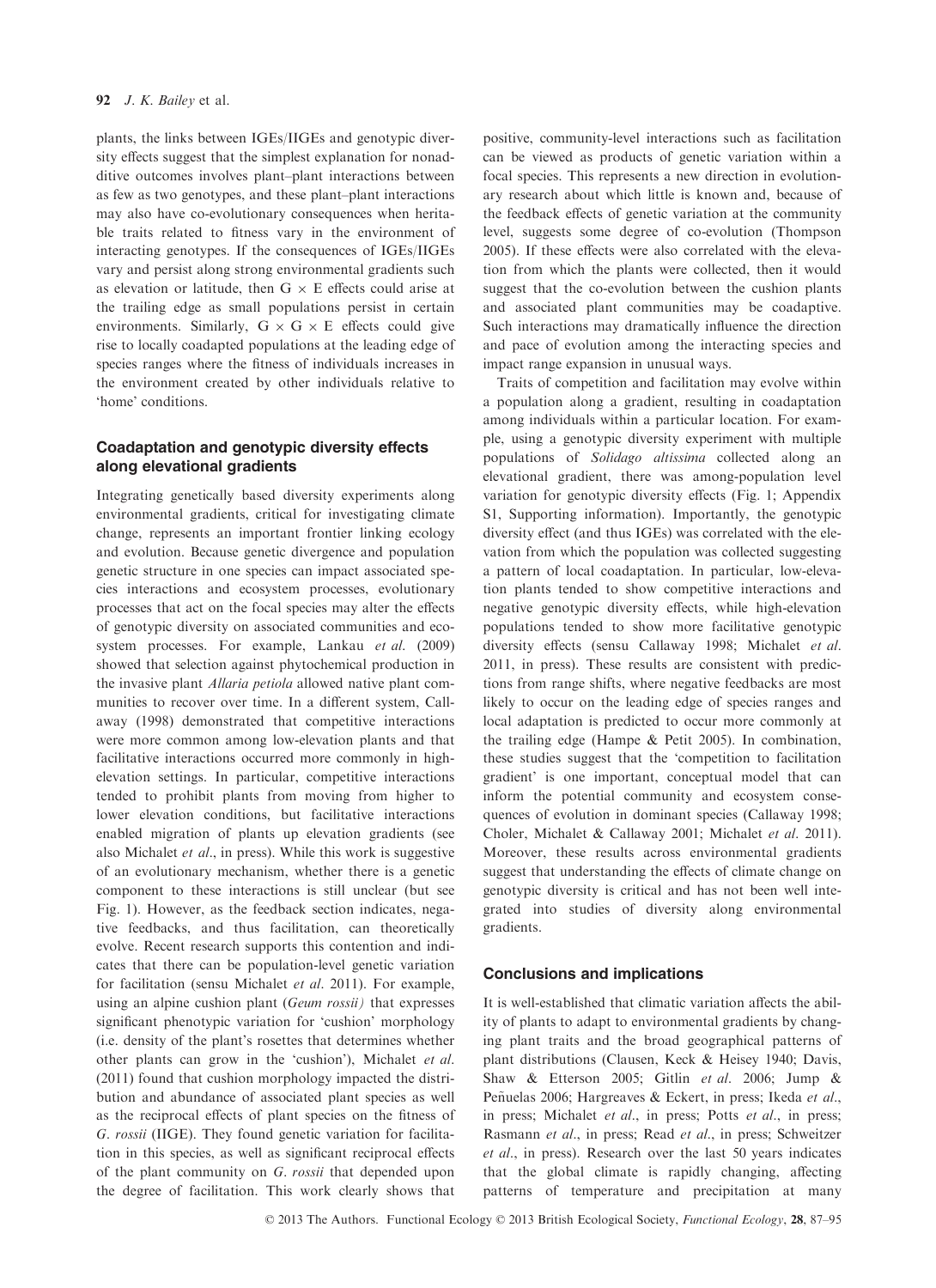![](_page_6_Figure_0.jpeg)

Fig. 2. Conceptual model integrating range shifts with ecological and evolutionary dynamics. Here, we hypothesize that indirect genetic effects (IGEs) represent the evolutionary mechanism that may change ecological processes following range shifts. The outcomes of IGEs vary such that at the trailing edge, positive feedbacks and local adaptation are predicted to be the norm. At the leading edge of a species distribution, it is predicted that negative feedbacks will arise due to maladaptation between individuals at the leading edge and novel environments into which they are expanding. Negative feedbacks occur when individuals from one population perform better in the environment created by individuals from a different population (presumably through plant–soil biota interactions) and are thought to be critical to range expansion. Here, IGEs may lead to complementarity and facilitation and genetic covariance among genotypes and species, giving rise to increased diversity, potential coadaptation, higher overall ecosystem function and greater provisioning of ecosystem services at the leading edge.

geographical scales (Morgenstern 1996; Pitelka & Plant Migration Workshop Group 1997; IPCC 2007). The implications of these projections are that future climate changes have the potential to greatly modify plant species ranges (Allen & Breshears 1998; Bachelet et al. 2001; Breshears et al. 2005; Gitlin et al. 2006) and/or alter the ability of plants to adapt to future changes (Davis & Shaw 2001; Jump & Peñuelas 2005; Krauss et al. 2006). Importantly, a changing climate can also change the community context of other species with which an individual or species interacts, creating novel genetically based interactions that may shape their shared evolutionary fates.

Recently, there have been calls for greater integration of ecology and evolution particularly as it relates to global change factors (Sutherland et al. 2013). This is a great challenge due to the diversity of disciplines that inform these questions including quantitative and molecular genetics, eco-physiology, mathematical modelling, climate science, as well as community and ecosystem ecology. IGEs and IIGEs may be fundamental, but generally overlooked mechanism, to understanding the broad ecological and evolutionary dynamics that are likely to be a consequence of climate change that warrants much more research attention. IGEs and IIGEs represent a mechanism for the evolution of feedbacks that result in patterns of local adaptation (positive feedbacks) and diversity effects (negative feedbacks) that are thought to predictably vary throughout the range of a species (Fig. 2). The theoretical and empirical results to date indicate that IGEs and IIGEs have primary roles in genotypic diversity effects, feedbacks, the co-evolutionary process and coadaptation as well as nonadditive interactions. If the effects of IGEs and IIGEs are persistent across scales of space and time they may dramatically impact the community context within which species evolve resulting in unpredictable consequences for the success of species in expanded ranges. Novel studies integrating IGEs and IIGEs along environmental gradients are critical to linking ecology and evolution in a changing global climate, placing genetically based species interactions along a continuum from adaptation to maladaptation (Schweitzer et al., in press) and may represent a fundamentally new explanation for patterns of biodiversity on the landscape.

### **References**

- Aarssen, L.W. (1989) Competitive ability and species coexistence: a 'plantseye' view. Oikos, 56, 386–401.
- Aitken, S.N., Yeaman, S., Holliday, J.A., Wang, T. & Curtis-McLane, S. (2008) Adaptation, migration or extirpation: climate change outcomes for tree populations. Evolutionary Applications, 1, 95–111.
- Allen, C.D. & Breshears, D.D. (1998) Drought-induced shift in a forestwoodland ecotone: rapid landscape response to climate variation. Proceedings of the National Academy of Sciences, 95, 14839–14842.
- Andonian, K., Hierro, J.L., Khetsuriani, L., Becerra, P., Janoyan, G., Villarreal, D. et al. (2011) Range-expanding populations of a globally introduced weed experience negative plant-soil feedbacks. PLoS ONE, 6, e20117.
- Bachelet, D., Neilson, R.P., Lenihan, J.M. & Drapek, R.J. (2001) Climate change effects on vegetation distribution and carbon budget in the United States. Ecosystems, 4, 164–185.
- Bailey, N.W. (2012) Evolutionary models of extended phenotypes. Trends in Ecology and Evolution, 27, 561–569.
- Bailey, J.K., Schweitzer, J.A., Ubeda, F., Koricheva, J., Madritch, M.D., LeRoy, C.J. et al. (2009) From genes to ecosystems: a synthesis of the effects of plant genetic factors across levels of organization. Philosophical Transactions of the Royal Society B, 364, 1607–1616.
- Bailey, J.K., Schweitzer, J.A., Ubeda, F., Zinkgraf, M., Fitzpatrick, B.M., O'Reilly-Wapstra, J. et al. (2012) From genes to ecosystems: emerging concepts bridging ecological and evolutionary dynamics. Ecological Reviews. Cambridge University Press, Cambridge, UK.
- Barbour, R.C., O'Reilly-Wapstra, J.M., De Little, D.W., Jordan, G.J., Steane, D.A., Humphreys, J.R. et al. (2009) A geographic mosaic of genetic variation within a foundation tree species and its community-level consequences. Ecology, 90, 1762–1772.
- Bassar, R.D., Marshall, M.C., Lopez-Sepulcre, A., Zandona, E., Auer, S.K., Travis, J. et al. (2010) Local adaptation in Trinidadian guppies alters ecosystem processes. Proceedings of the National Academy of Sciences, 107, 3616–3621.
- Binkley, D. & Hart, S.C. (1989) The components of nitrogen availability assessments in forest soils. Advances in Soil Science, 10, 57–112.
- Bonduriansky, R. & Chenoweth, S.F. (2009) Intralocus sexual conflict. Trends in Ecology & Evolution, 24, 280–288.
- Breshears, D.D., Cobb, N.S., Rich, P.M., Price, K.P., Allen, C.D., Balice, R.G. et al. (2005) Regional vegetation die-off in response to globalchange-type drought. Proceedings of the National Academy of Sciences, 102, 15144–15148.
- Callaway, R.M. (1998) Competition and facilitation on elevation gradients in subalpine forests of the northern Rocky Mountains, USA. Oikos, 82, 561–573.
- Chang, C.-S., Kim, H., Park, T.-Y. & Maunder, M. (2004) Low levels of genetic variation among southern peripheral populations of the threatened herb, Leontice microrhyncha (Berberidaceae) in Korea. Biological Conservation, 119, 387–396.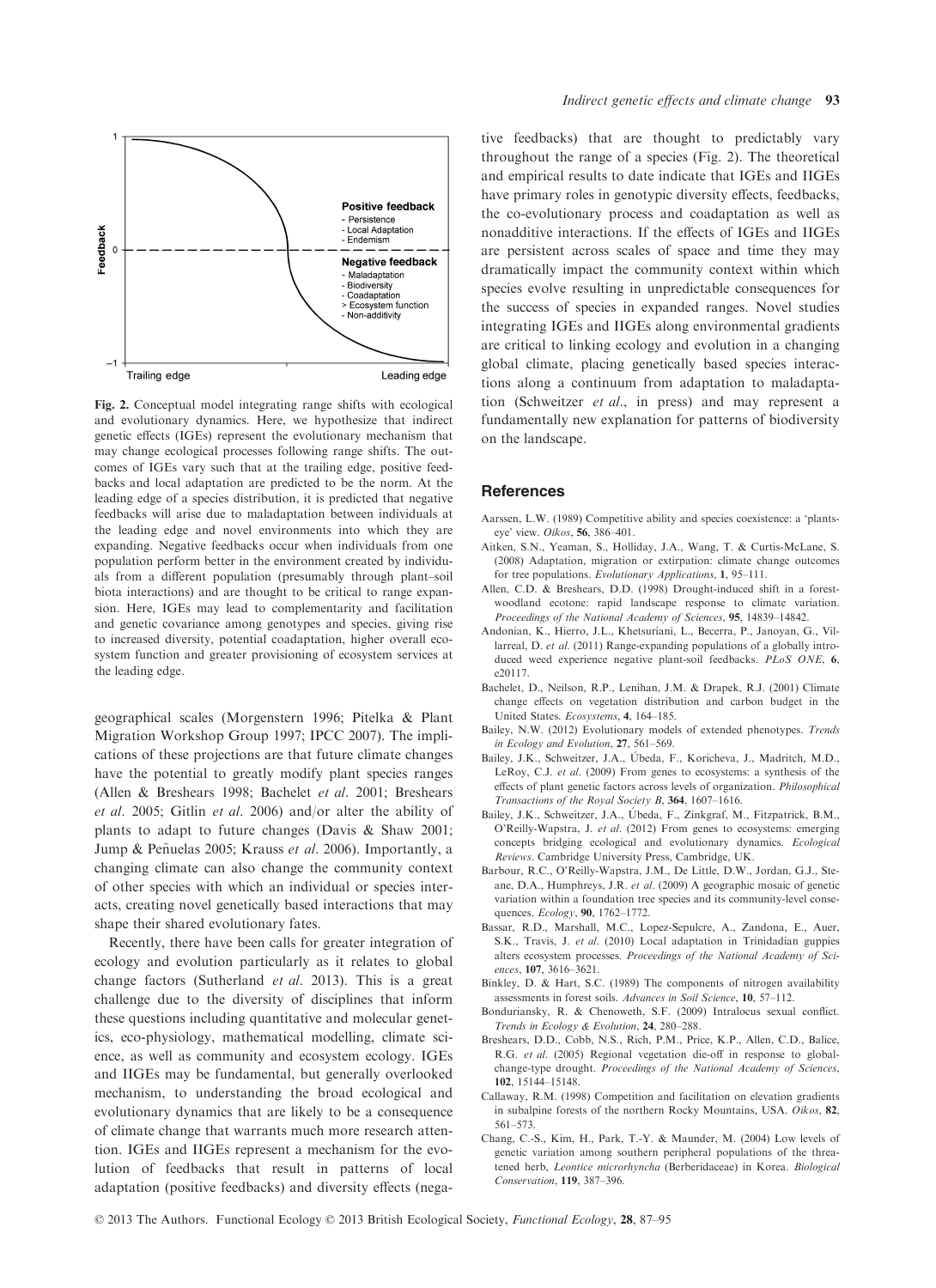- Choler, P., Michalet, R. & Callaway, R.M. (2001) Facilitation and competition on gradients in alpine plant communities. Ecology, 82, 3295–3308.
- Clausen, J., Keck, D.D. & Heisey, W.M. (1940) Experimental Studies on the Nature of Species. I. Effect of Varied Environments on Western North American Plants. Publication 520, Carnegie Institution of Washington, Washington, DC.
- Connell, J.H. (1970). On the role of natural enemies in preventing competitive exclusion in some marine mammals and rain forest trees. Dynamics of Population (eds P. J. Den Boer & G. R. Gradwell), pp. 298–310. Pudoc, Wageningen.
- Crutsinger, G.M., Collins, M.D., Fordyce, J.A., Gompert, Z., Nice, C.C. & Sanders, N.J. (2006) Plant genotypic diversity predicts community structure and governs an ecosystem process. Science, 313, 966–968.
- Davis, M.B. & Shaw, R.G. (2001) Range shifts and adaptive responses to quaternary climate change. Science, 292, 673–679.
- Davis, M.B., Shaw, R.G. & Etterson, J.R. (2005) Evolutionary responses to changing climate. Ecology, 86, 1704–1714.
- Dawkins, R. (1982) The Extended Phenotype. W.H. Freeman, San Francisco, CA, USA.
- Duffy, M.A. & Forde, S.E. (2009) Ecological feedbacks and the evolution of resistance. Journal of Animal Ecology, 78, 1106–1112.
- Eckert, C.G., Samis, K.E. & Loughheed, S.C. (2008) Genetic variation across species' geographical ranges: the central-marginal hypothesis and beyond. Molecular Ecology, 17, 1170–1188.
- Endler, J.A. (1977) Geographic Variation, Speciation and Clines. Princeton University Press, Princeton, NJ, USA.
- Engelkes, T., Morriën, E., Verhoeven, K.J.F., Bezemer, T.M., Biere, A., Harvey, J.A. et al. (2008) Successful range-expanding plants experience less above-ground and below-ground enemy impact. Nature, 456, 946– 948.
- Fridley, J.D., Grime, J.P. & Bilton, M. (2007) Genetic identity of interspecific neighbours mediates plant responses to competition and environmental variation in a species-rich grassland. Journal of Ecology, 95, 908–915.
- Genung, M.A., Bailey, J.K. & Schweitzer, J.A. (2012) Welcome to the neighbourhood: interspecific genotype by genotype interactions in Solidago influence above- and belowground biomass and associated communities. Ecology Letters, 15, 65–73.
- Genung, M.A., Bailey, J.K. & Schweitzer, J.A. (2013) The afterlife of interspecific indirect genetic effects: genotype interactions alter litter quality with consequences for decomposition and nutrient dynamics. PLoS ONE, 8, e53718.
- Genung, M.A., Lessard, J.P., Brown, C.B., Bunn, W.A., Cregger, M.A., Reynolds, W.N. et al. (2010) Non-additive effects of genotypic diversity increase floral abundance and abundance of floral visitors. PLoS ONE, 5, e8711.
- Genung, M.A., Schweitzer, J.A., Ubeda, F., Fitzpatrick, B.M., Pregitzer, C.C., Felker-Quinn, E. et al. (2011) Genetic variation and community change – selection, evolution, and feedbacks. Functional Ecology, 25, 408–419.
- Gilman, S.E., Urban, M.C., Tewksbury, J., Gilchrist, G.W. & Holt, R.D. (2010) A framework for community interactions under climate change. Trends in Ecology and Evolution, 25, 325–331.
- Gitlin, A.R., Sthultz, C.M., Bowker, M.A., Stumpf, S., Paxton, K.L., Kennedy, K. et al. (2006) Mortality gradients within and among dominant plant populations as barometers of ecosystem change during extreme drought. Conservation Biology, 20, 1477–1486.
- Hampe, A. & Petit, R.J. (2005) Conserving biodiversity under climate change: the rear edge matters. Ecology Letters, 8, 461–467.
- Hargreaves, A.L. & Eckert, C.G. (in press) Evolution of dispersal and mating systems along geographic gradients: implications for shifting ranges. Functional Ecology, doi: 10.1111/1365-2435.12170
- Harmon, L.J., Matthews, B., Des Roches, S., Chase, J.M., Shurin, J.B. & Schluter, D. (2009) Evolutionary diversification in stickleback affects ecosystem functioning. Nature, 458, 1167–1170.
- He, Q., Bertness, M.D. & Altieri, A.H. (2013) Global shifts toward positive species interactions with increasing environmental stress. Ecology Letters, 16, 695–706.
- Hughes, A.R., Inouye, B.D., Johnson, M.T.J., Underwood, N. & Vellend, M. (2008) Ecological consequences of genetic diversity. Ecology Letters, 11, 609–623.
- Ikeda, D.H., Bothwell, H.M., Lau, M.K., O'Neill, G.A., Grady, K.C. & Whitham, T.G. (in press). A genetics-based Universal Community Transfer Function for predicting the impacts of climate change on future communities. Functional Ecology, doi: 10.1111/1365-2435.12151
- Intergovernmental Panel on Climate Change (IPCC) (2007). Climate Change 2007: The Physical Science Basis, Contribution of Working Group 1 to the Fourth Assessment Report of the Intergovernmental Panel on Climate Change (eds S. Solomon, D. Qin, M. Manning, Z. Chen, M. Marquis, K. B. Averyt, M. Tignor & H. L. Miller). Cambridge University Press, Cambridge, UK.
- Janzen, D.H. (1970) Herbivores and the number of tree species in tropical forests. The American Naturalist, 104, 501–528.
- Johnson, M.T.J., Lajeunesse, M.J. & Agrawal, A.A. (2006) Additive and interactive effects of plant genotypic diversity on arthropod communities and plant fitness. Ecology Letters, 9, 24–34.
- Johnson, N.C., Wilson, G.W.T., Bowker, M.A., Wilson, J.A. & Miller, R.M. (2010) Resource limitation is a driver of local adaptation in mycorrhizal symbioses. Proceedings of the National Academy of Sciences, 107, 2093–2098.
- Jump, A.S. & Peñuelas, J. (2005) Running to stand still: adaptation and the response of plants to rapid climate change. Ecology Letters, 8, 1010– 1020.
- Jump, A.S. & Peñuelas, J. (2006) Genetic effects of chronic habitat fragmentation in a wind-pollinated tree. Proceedings of the National Academy of Sciences, 103, 8096–8100.
- Kawecki, T.J. & Ebert, D. (2004) Conceptual issues in local adaptation. Ecology Letters, 7, 1225–1241.
- Kellermann, V., van Heerwaarden, B., Srgo, C.M. & Hoffmann, A.A. (2009) Fundamental evolutionary limits in ecological traits drive Drosophila species distributions. Science, 325, 1244–1246.
- Krauss, J., Härri, S.A., Bush, L., Husi, R., Bigler, L., Power, S.A. et al. (2006) Effects of fertilizer, fungal endophytes and plant cultivar on the performance of insect herbivores and their natural enemies. Functional Ecology, 21, 107–116.
- Laine, A.L. (2009) Role of coevolution in generating biological diversity: spatially divergent selection trajectories. Journal of Experimental Botany, 60, 2957–2970.
- Lankau, R.A., Nuzzo, V., Spyreas, G. & Davis, A.S. (2009) Evolutionary limits ameliorate the negative impact of an invasive plant. Proceedings of the National Academy of Sciences, 106, 15362–15367.
- Lavergne, S., Mouquet, N., Thuiller, W. & Ronce, O. (2010) Biodiversity and climate change: integrating evolutionary and ecological responses of species or communities. Annual Review of Ecology, Evolution, and Systematics, 41, 321–350.
- Madritch, M.D., Donaldson, J.R. & Lindroth, R.L. (2006) Genetic identity of Populus tremuloides litter influences decomposition and nutrient release in a mixed forest stand. Ecosystems, 9, 528–537.
- Madritch, M.D. & Hunter, M.D. (2002) Phenotypic diversity influences ecosystem functioning in an oak sandhills community. Ecology, 83, 2084–2090.
- McCarthy-Neumann, S. & Ibanez, I. (2012) Tree range expansion may be enhanced by escape from negative plant-soil feedbacks. Ecology, 93, 2637–2649.
- McGlothlin, J.W., Moore, A.J., Wolf, J.B. & Brodie, E.D. III (2010) Interacting phenotypes and the evolutionary process. III. Social evolution. Evolution, 64, 2558–2574.
- Michalet, R., Xiao, S., Touzard, B., Smith, D.S., Cavieres, L.A., Callaway, R.M. et al. (2011) Phenotypic variation in nurse traits and community feedback define an alpine community. Ecology Letters, 14, 433–443.
- Michalet, R., Schöb, C., Lortie, C.J., Brooker, R.W. & Callaway, R.M. (in press) Partitioning net interactions among plants along altitudinal gradients to study community responses to climate change. Functional Ecology, doi: 10.1111/1365-2435.12136
- Moore, A.J., Brodie, E.D. III & Wolf, J.B. (1997) Interacting phenotypes and the evolutionary process: I. Direct and indirect genetic effects of social interactions. Evolution, 51, 1352-1362.
- Morgenstern, E.K. (1996) Geographic Variation in Forest Trees: Genetic Basis and Application of Knowledge in Silviculture. UBC Press, Vancouver, BC, Canada.
- Moya-Laraño, J. (2012) O-matrices and eco-evolutionary dynamics. Trends in Ecology and Evolution, 27, 139–140.
- Odling-Smee, F.J., Laland, K.N. & Feldman, M.W. (2003) Niche Construction: The Neglected Process in Evolution. Monographs in Population Biology 37. Princeton University Press, Princeton, NJ, USA.
- Palkovacs, E.P., Marshall, M.C., Lamphere, B.A., Lynch, B.R., Weese, D.J., Fraser, D.F. et al. (2009) Experimental evaluation of evolution and coevolution as agents of ecosystem change in Trinidadian streams. Philosophical Transactions of the Royal Society B, 364, 1617-1628.